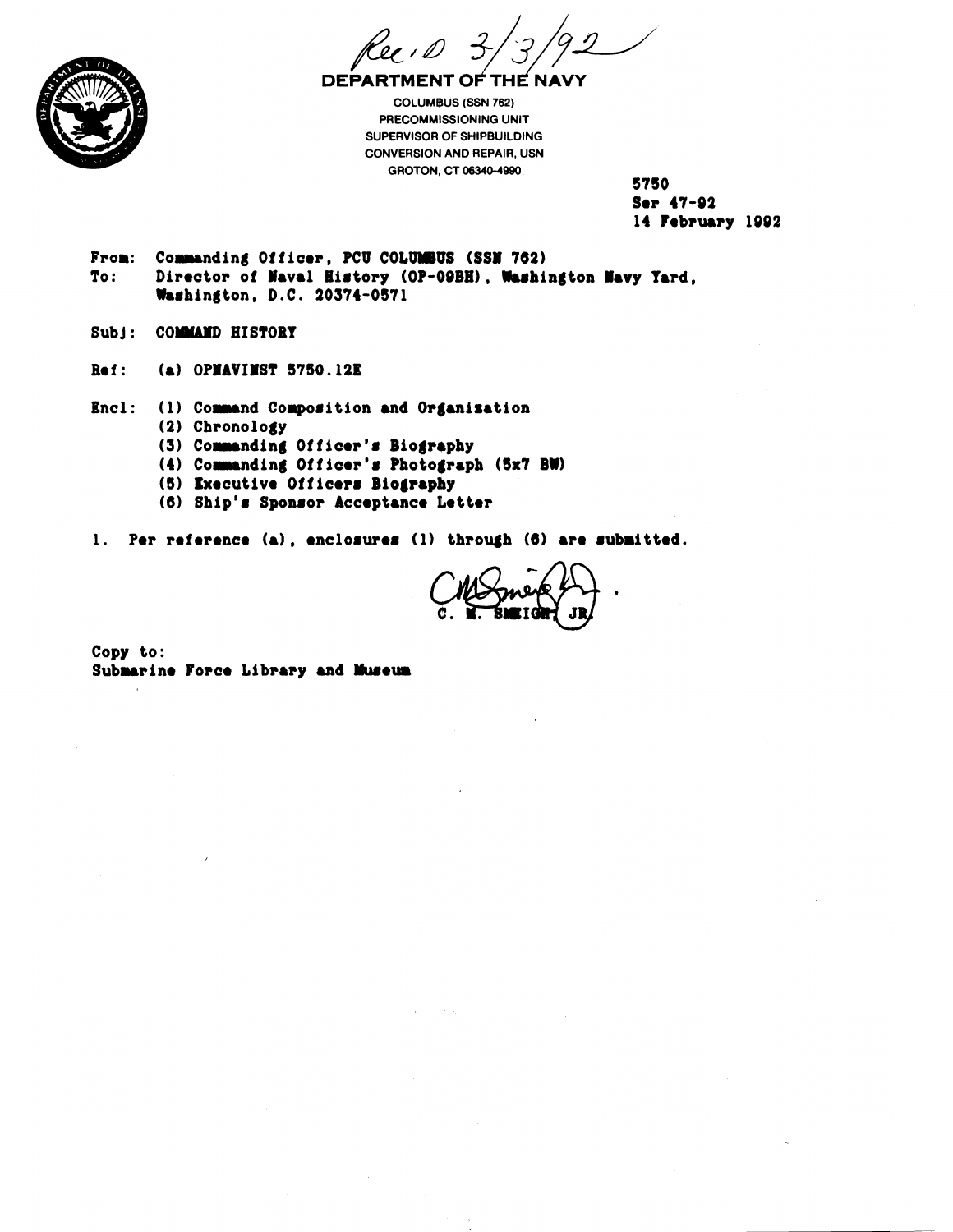## **PCU COLUMBUS (SSN 762) COMMAND HISTORY**

## **1. Command Composition and Organization.**

**PCU COLUMBUS was manned on 21 Yovember 1991. Her miasion as an icehardened, bow plane, vertical launch Los Angelea Class nuclear powered attack submarine will be to help maintain world order. In accomplishing her mission, PCU COLUUEUS is still designed to hunt dom enemy surface ships and submarines, but in light of the end of the Cold War, a change of emphasis has been brought about which places even more significance on a highly mobile deployed platform capable of independent operations. Being built by Qeneral Dynamics, Electric Boat Division, COLUMBUS will displace 6,000 tons submerged, is 360 feet long with a beam of 33 feet. She will be armed with conventional and ADCAP MK40 torpedoes that can be used for anti-ship or anti-submarine scenarios, and, HARPOON and TOMAHAWK cruise missiles. Her vertical launch system gives her the capability of carrying 12 TOMAHAWK cruiae missiles in the bow in addition to the weapons carried in the torpedo room. She will have a crew of 127 (12 officers, 115 enlisted).** 

PCU COLUMBUS is presently assigned to Supervisor of Shipbuilding, **Conversion and Repair with Administrative chain of command being Commander Submarine Squadron TW, Groton, CT.** 

**The Commanding Officer is CDB C. M. SMEIQH, JB.; the Executive Officer is**  LCDR A. A. ADELL; Department Heads include, LT , Engineer Officer; LT , Engineer Officer; LT LT , Operations Officer; LT **and The Compact Systems Officer;** LT( $\overline{jg}$ ) , Supply Officer. The Chief of the Boat is SKCM(SS) W. P. **WYERS** .

**PCU COLUMBUS (SSI 762) is the fifth ship of the line to bear her name.**  Previous warships include a 24 gun sailing vessel, a 74 gun Ship-of-the-Line, **heavy cruiser (CA-741, later converted to a guided missile cruiser (CQ-12).**